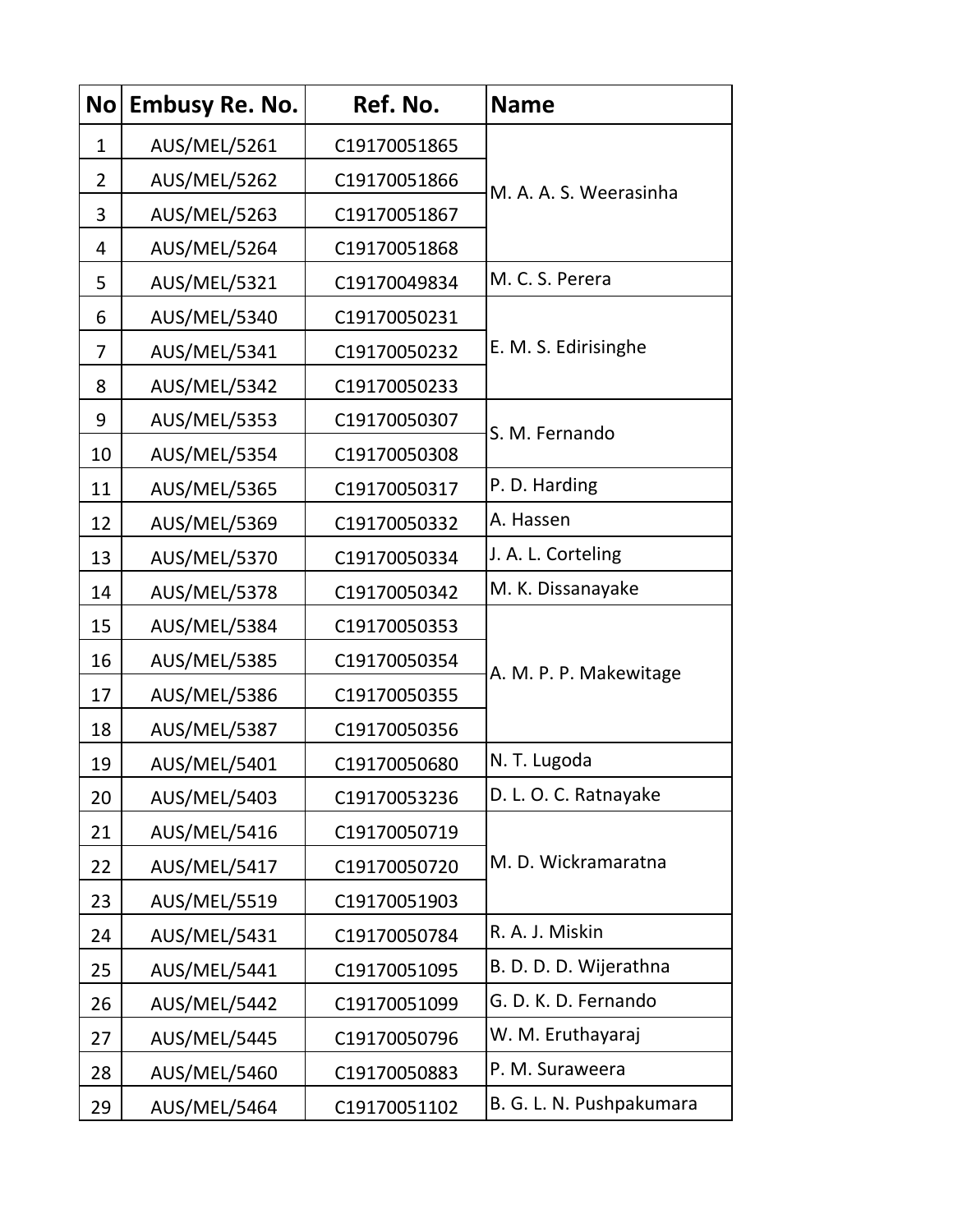| <b>No</b> | <b>Embusy Re. No.</b> | Ref. No.     | <b>Name</b>             |
|-----------|-----------------------|--------------|-------------------------|
| 30        | AUS/MEL/5473          | C19170050847 | S. R. Wickramasinghe    |
| 31        | AUS/MEL/5490          | C19170051106 | H. D. D. Gunasekara     |
| 32        | <b>AUS/MEL/5499</b>   | C19170050942 | A. A. M. C. Abeysinghe  |
| 33        | AUS/MEL/5577          | C19170051944 |                         |
| 34        | <b>AUS/MEL/5505</b>   | C19170050944 | S. Manojkumar           |
| 35        | <b>AUS/MEL/5506</b>   | C19170050946 |                         |
| 36        | <b>AUS/MEL/5512</b>   | C19170051260 | P. S. A. Fernando       |
| 37        | AUS/MEL/5521          | C19170051273 | K. H. S. Wickramasinghe |
| 38        | AUS/MEL/5522          | C19170051274 |                         |
| 39        | <b>AUS/MEL/5523</b>   | C19170051275 |                         |
| 40        | <b>AUS/MEL/5547</b>   | C19170051302 | L. P. Algama            |
| 41        | <b>AUS/MEL/5548</b>   | C19170051303 |                         |
| 42        | AUS/MEL/5606          | C19170051981 | M. R. M. Rizvi          |
| 43        | <b>AUS/MEL/5607</b>   | C19170051982 |                         |
| 44        | AUS/MEL/5613          | C19170053237 | L. Watson               |
| 45        | <b>AUS/MEL/5638</b>   | C19170053238 | C. Matthew              |
| 46        | AUS/MEL/5646          | C19170052013 | H. S. C. Perera         |
| 47        | AUS/MEL/5647          | C19170052014 | Y. D. Perera            |
| 48        | <b>AUS/MEL/5663</b>   | C19170052058 | J. A. S. K. Jayasinha   |
| 49        | AUS/MEL/5664          | C19170052059 |                         |
| 50        | AUS/MEL/5669          | C19170052254 | V. D. Wijethilake       |
| 51        | AUS/MEL/5680          | C19170052501 | U. Mudannayake          |
| 52        | <b>AUS/MEL/5683</b>   | C19170052258 | I. Jyasundara           |
| 53        | AUS/MEL/5684          | C19170052259 |                         |
| 54        | <b>AUS/MEL/5685</b>   | C19170052260 |                         |
| 55        | <b>AUS/MEL/5707</b>   | C19170053335 | D. P. Vethavanam        |
| 56        | <b>AUS/MEL/5708</b>   | C19170052273 | W. P. Rajapaksa         |
| 57        | AUS/MEL/5709          | C19170052274 | R. D. Rajapaksa         |
| 58        | <b>AUS/MEL/5712</b>   | C19170052508 | G. D. D. A. Widanelage  |